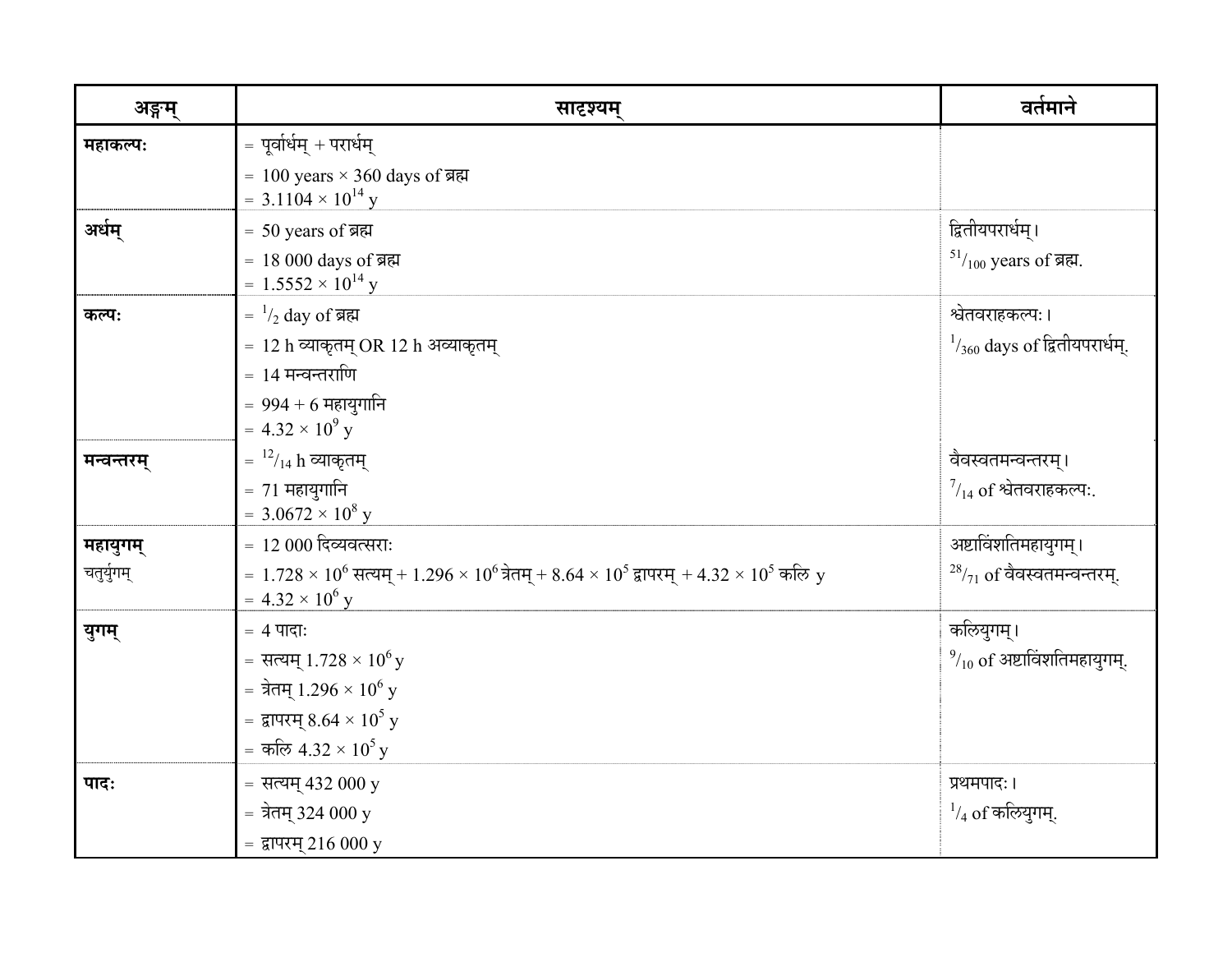|                    |                                    | = कल्जि $108000y$                                                                                                               |                                                                                                                                                                                                                                                                                             |                                                                                                                                                                                                                                      |
|--------------------|------------------------------------|---------------------------------------------------------------------------------------------------------------------------------|---------------------------------------------------------------------------------------------------------------------------------------------------------------------------------------------------------------------------------------------------------------------------------------------|--------------------------------------------------------------------------------------------------------------------------------------------------------------------------------------------------------------------------------------|
|                    | अङ्गम्                             | सादृश्यम्                                                                                                                       | सञ्ज्ञा                                                                                                                                                                                                                                                                                     | वर्तमाने (10/2005)                                                                                                                                                                                                                   |
| Annual Measurement | बाईस्पत्य-<br><u>षष्टिसंवत्सरः</u> | $\approx 361:00:38:28.694$<br>4d                                                                                                | Measure: The period of बृहस्पति: entering and passing completely through one<br>राशिः.<br>Correlation: The संवत्सर: current at the beginning of a वर्ष: is applied to that<br>whole वर्ष: The first of two संवत्सरौ beginning in one वर्ष: is क्षत: क्षय: occurs<br>every 85 to 86 वर्षा:   | शालिवाहनशकः<br>• पार्थिवः।<br>$19/60$ years of<br>बृहस्पतिचक्रम्.<br>विक्रमसंवत्<br>• हेमलम्ब।<br>$\frac{31}{60}$ years of<br>बृहस्पतिचक्रम्.                                                                                        |
|                    | वर्षः                              | $\approx$ sidereal<br>365:06:09:9.29 d<br>$\approx$ tropical<br>365:05:48:45.37 d<br>$\approx$ anomalistic<br>365:06:13:48.61 d | Measure: The period of the earth once orbiting the sun, either: sidereal, with<br>reference to stars; tropical, with reference to the equinoctial points; or anomalistic<br>with reference to the apsides.<br>Correlation: All other annual periods are adjusted to coincide with the वर्ष: | $\blacksquare$ शालिवाहनशकः 1927.<br>- विक्रमसंवत् 2062.<br>- कल्ज्युगम् 5107.<br>• अष्टाविंशतिमहायुगम् 3 893<br>107.<br>• वैवस्वतमन्वन्तरम् 120 533<br>107.<br>- श्वेतवराहकल्पः 1 960 853<br>107.<br>• ब्रह्म 158 632 360 853<br>107 |
|                    | ⇔ अयनम्                            | $=$ $\frac{1}{2}$ वर्ष:                                                                                                         | Measure: The period of the sun moving from one solstice to another, i.e., from<br>मकरसङ्क्रान्तिः to कर्कसङ्क्रान्तिः is उत्तरायनम्, and the reverse is दक्षिणायनम्.                                                                                                                        |                                                                                                                                                                                                                                      |
|                    | चान्द्र-संवत्सरः                   | $= 1$ देवदिवसः<br>$\approx 354:08:48:33.64$ d                                                                                   | Measure: The period of the moon twelve times orbiting the earth, i.e. twelve<br>unadjusted चान्द्रमासानि.<br>Correlation: 11 in every cycle of 30 years have 355 days so that 33 चान्द्रसंवत्सरा:<br>roughly coincide with 32 वर्षा:                                                        | हिज्र: 1426.                                                                                                                                                                                                                         |
| ऋतुः               |                                    | $= 2$ मासे                                                                                                                      |                                                                                                                                                                                                                                                                                             |                                                                                                                                                                                                                                      |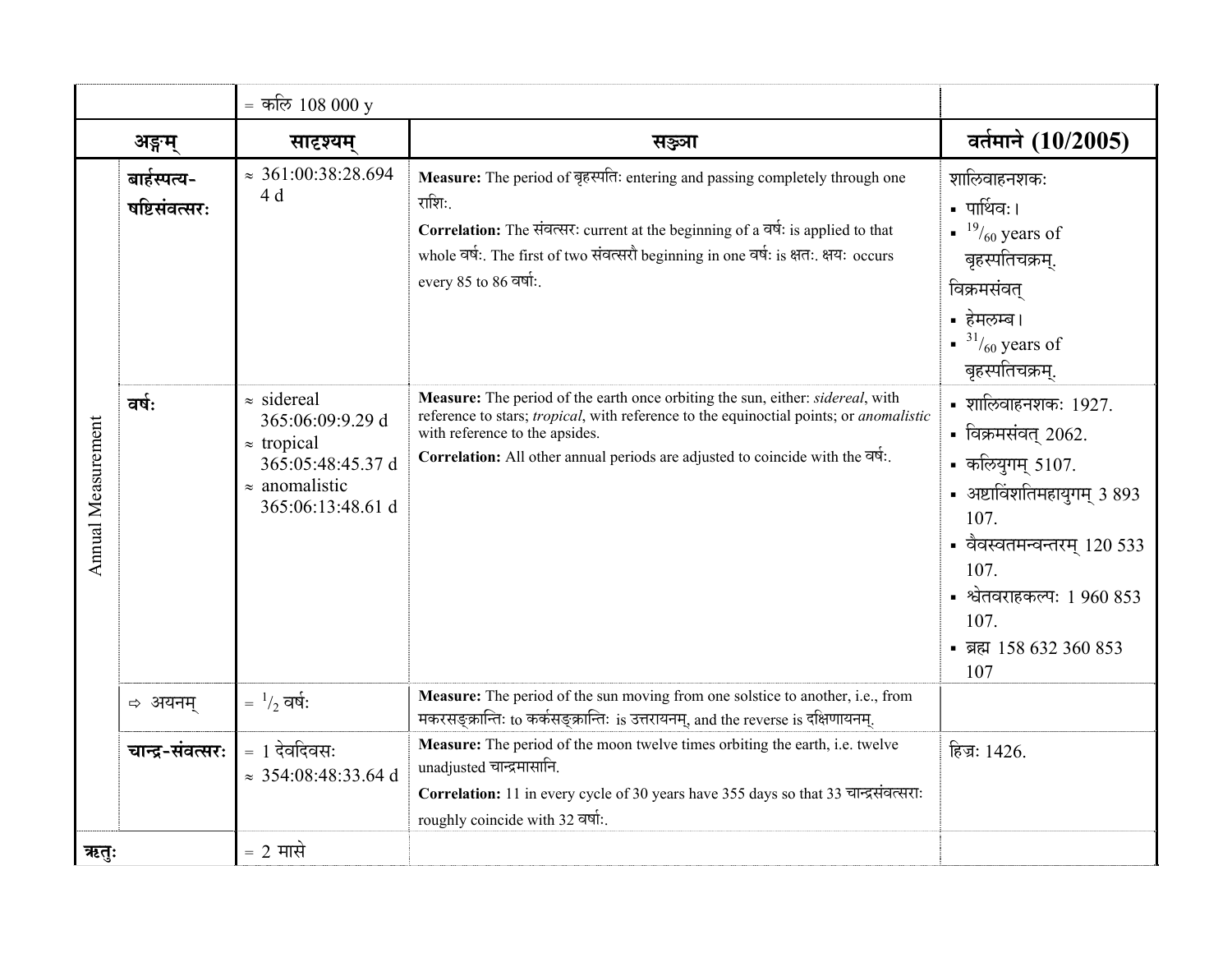|                               | सौर-मासम्                              | $\approx 30:10:30:45.79$ d<br>$= 24 h$                                                                                                                                                                                   | Measure: The period of the sun entering and passing completely through one<br>राशिः, i.e., from one सङ्क्रान्तिः to the next, either: सायनम्, taking into account the<br>movement of the earth's entire orbit relative to stars; or निरायनम्, irrespective of<br>this.<br>Correlation: The lunar mensal period is adjusted to the सौरमासम् to derive the<br>luni-solar month. (See under 'चान्द्रमासम्'.)<br>Measure: The period of the sun moving once around the earth, either with                                                                                                                                                                                                                                                                                                                                                                                   |  |  |  |  |
|-------------------------------|----------------------------------------|--------------------------------------------------------------------------------------------------------------------------------------------------------------------------------------------------------------------------|-------------------------------------------------------------------------------------------------------------------------------------------------------------------------------------------------------------------------------------------------------------------------------------------------------------------------------------------------------------------------------------------------------------------------------------------------------------------------------------------------------------------------------------------------------------------------------------------------------------------------------------------------------------------------------------------------------------------------------------------------------------------------------------------------------------------------------------------------------------------------|--|--|--|--|
|                               | ⇒ सावन-<br>दिवसः<br>दिनम्, वारम्       | $= 60$ घटिकाः                                                                                                                                                                                                            | reference to midnight or to sunrise.<br>Correlation: All diurnal subdivisions are with reference to the दिवस: and so all<br>other diurnal periods are adjusted to coincide with it. (See under 'larght'.)                                                                                                                                                                                                                                                                                                                                                                                                                                                                                                                                                                                                                                                               |  |  |  |  |
|                               | ⇨ घटिका<br>घटी, दण्डः,<br>नाडी, नाडिका | $= 24 m$<br>$= 60$ पलानि                                                                                                                                                                                                 | $= 0.4$ s<br>$= 4s$<br>⇔ विपलम<br>$= 6 \,\mathrm{mm}$ :<br>$\Rightarrow$ प्राण:<br>⇔ पलम<br>$= 10$ विपलानि<br>$= 4$ निमिषाः<br>$= 24 s$<br>विघटी, विनाडी,<br>परम्,<br>$= 60$<br>$= 60$ विपलानि<br>विनाडिका<br>काष्ठकला,<br>प्रतिविपलानि<br>गणितम                                                                                                                                                                                                                                                                                                                                                                                                                                                                                                                                                                                                                        |  |  |  |  |
|                               | ⇒ निमिषः<br>काष्ठा, नोटि:,<br>मात्रा   | $= 0.1$ s<br>$= 30$ कला:                                                                                                                                                                                                 | $=$ $^{1/}_{300}$ S<br>$=$ $\frac{1}{900}$ S<br>$= 0.006$ s<br>⇔ प्रतिविपलम्<br>⇒ त्रुटि:<br>⇨ कला<br>$= 30$<br>$= 30$ त्रुटय:<br>सुरः<br>अल्पकालाः                                                                                                                                                                                                                                                                                                                                                                                                                                                                                                                                                                                                                                                                                                                     |  |  |  |  |
|                               | ⇔ अल्पकाल:                             | $=$ $\frac{1}{270000}$ S                                                                                                                                                                                                 | Measure: The time required from the first to the second of a pair of overlaid<br>leaves.                                                                                                                                                                                                                                                                                                                                                                                                                                                                                                                                                                                                                                                                                                                                                                                |  |  |  |  |
| Mensal Measurement & Division | चान्द्र-मासम्                          | = 1 पितृदिवसः<br>$= 2.5$ = शुक्लपक्ष: + कृष्णपक्ष:<br>$= 30$ तिथय:<br>$\approx$ synodic<br>29:12:44:02.68 d<br>$\approx$ sidereal<br>27:07:43:11.55 d<br>$\approx$ tropical<br>27:07:43:04.68 d<br>$\approx$ anomalistic | Measure: The period of the moon orbiting the earth, either: synodic, with<br>reference to the sun; sidereal, with reference to stars; tropical, with reference to<br>the equinoctial points; <i>anomalistic</i> , with reference to perigees; or <i>nodical</i> , with<br>reference to the celestial plane.<br>Correlation: The twelve चान्द्रमासानि are ordered according to the सङ्क्रान्ति: that<br>occurs in them, e.g. चैत्र: is the month ending in अमावास्या (or पूर्णिमा) in which the<br>sun enters मेष: If, owing to the fact that a सौरमासम् is on average about $\frac{9}{10}$ of a<br>day longer than a चान्द्रमासम्, no सङ्क्रान्ति: occurs in the latter, an अधिकमासम्<br>named according to the next सङ्क्रान्ति: is intercalated before the month in which<br>that सङ्क्रान्तिः actually occurs. If, for the same reason, two सङ्क्रान्ती occur within |  |  |  |  |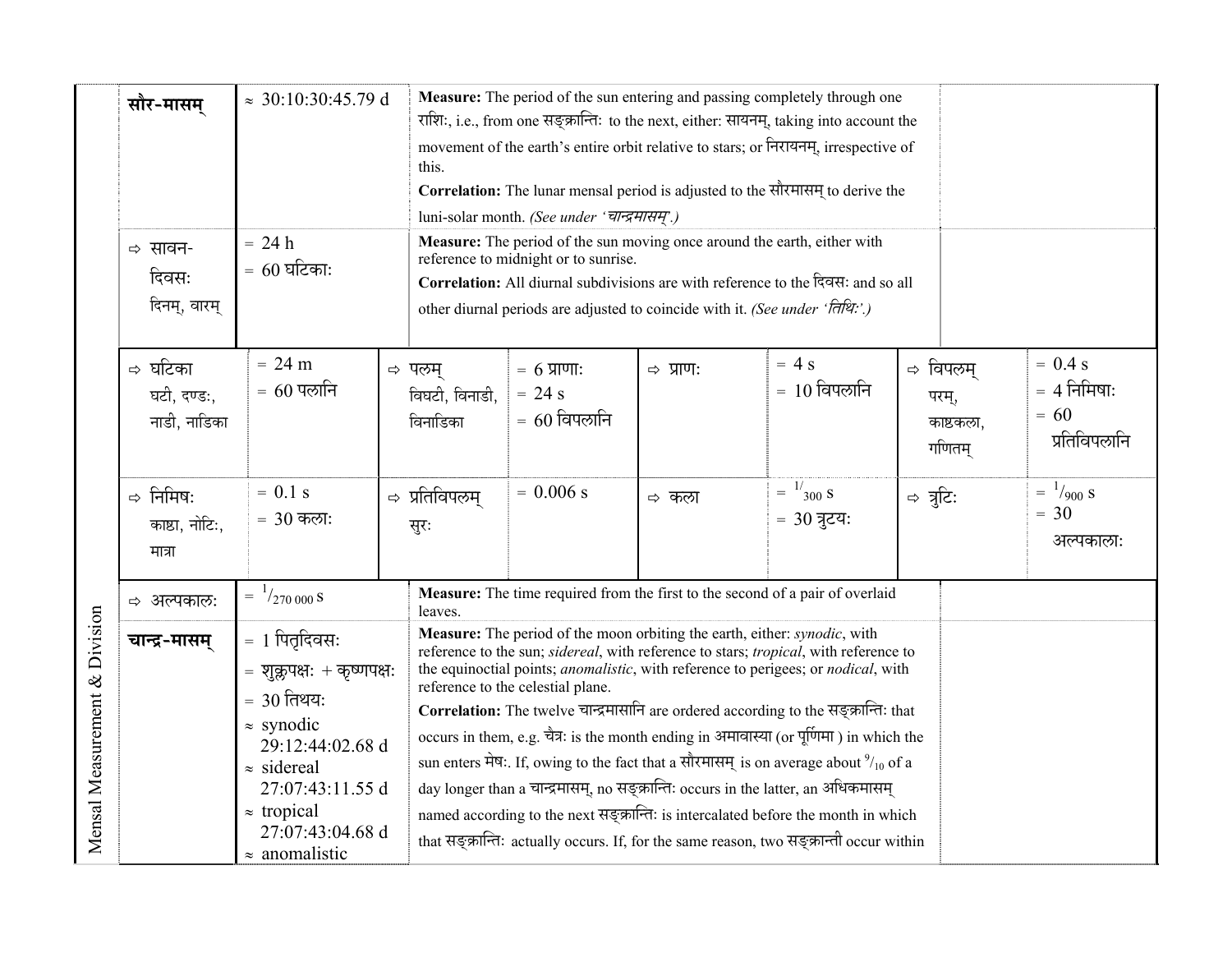|                                                                                                            |  | 27:13:18:37.44 d<br>$\approx$ nodical<br>27:05:05:35.81 d | one चान्द्रमासम्, the month named according to the second सङ्क्रान्तिः is क्षतम्. The<br>names of the months were originally derived from the नक्षत्रम् in which the moon<br>was present in its पूर्णिमा phase; but due to an inconsistency in this phenomenon<br>year to year, the सङ्क्रान्ति: was taken to decide their order.                                                                                                                                                                                                                                                                                               |              |              |
|------------------------------------------------------------------------------------------------------------|--|-----------------------------------------------------------|---------------------------------------------------------------------------------------------------------------------------------------------------------------------------------------------------------------------------------------------------------------------------------------------------------------------------------------------------------------------------------------------------------------------------------------------------------------------------------------------------------------------------------------------------------------------------------------------------------------------------------|--------------|--------------|
| $= 15$ तिथय:<br>⇒ पक्ष:<br>$\approx 14:18:22:01.40$ d<br>⇒ तिथिः<br>$= 2$ करणे<br>$\approx 23:37:28.092$ h |  |                                                           | Measure: The period of the moon's movement 180° eastward from the sun, i.e.<br>from अमावास्या to पूर्णिमा, called शुक्लपक्षः, and from पूर्णिमा to अमावास्या, called<br>कृष्णपक्ष:<br>Correlation: a चान्द्र-मासम् is either अमान्तम, ending with कृष्णपक्ष:, or पूर्णिमान्तम्,<br>ending with शुक्लपक्ष:                                                                                                                                                                                                                                                                                                                       |              |              |
|                                                                                                            |  |                                                           | Measure: The period of the moon's movement 12° eastward from the sun, named<br>according to each increment of 12°, e.g. 0°-12° is प्रथमा, and so on; 168°-180° is<br>also called पूर्णिमा, and 348°-360° is also called अमावास्या.<br>Correlation: The तिथि: current at sunrise is applied to that entire दिवसः. If, owing<br>to the fact that a तिथि: can begin at any time, the sun does not rise at all during it,<br>it is क्षता. If, for the same reason, the sun rises twice during one तिथिः, it is अधिका.<br>Because 360 तिथयः occur in 354 दिवसाः, there are generally 13 क्षयाः and 7 वृद्धयः in<br>12 चान्द्रमासानि. |              |              |
| $=$ $\frac{1}{2}$ तिथि:<br>⇔ करणम्<br>$\approx 11:48:44.046$ h                                             |  |                                                           | Measure: The period of the moon's movement 6° eastward from the sun.<br>Correlation: A cycle of seven करणानि begins on the second half of the शुक्लपक्ष-<br>प्रथमा and continues eight times, ending on the first half of कृष्ण-चतुर्दशी. The<br>remaining four occur once each from the second half of कृष्ण-चतुर्दशी to the first<br>half of शुक्लपक्ष-प्रथमा.                                                                                                                                                                                                                                                                |              |              |
| $\approx 24:17:09.36 \text{ h}$<br>चान्द्रनक्षत्रम्                                                        |  |                                                           | <b>Measure:</b> The period of the moon's movement over $\frac{1}{27}$ or 13°20' of the ecliptic.                                                                                                                                                                                                                                                                                                                                                                                                                                                                                                                                |              |              |
| $\approx 22:35:44.70 \text{ h}$<br>योगम्                                                                   |  |                                                           | Measure: The period of the sum of the positions of the sun and the moon in the<br>ecliptic changing by 13°20'.                                                                                                                                                                                                                                                                                                                                                                                                                                                                                                                  |              |              |
| अङ्गुनाममालाः                                                                                              |  |                                                           |                                                                                                                                                                                                                                                                                                                                                                                                                                                                                                                                                                                                                                 |              |              |
| मनवः                                                                                                       |  | बार्हस्पत्यसंवत्सराः                                      |                                                                                                                                                                                                                                                                                                                                                                                                                                                                                                                                                                                                                                 |              |              |
|                                                                                                            |  | प्रभवः                                                    | १६. चित्रभानुः                                                                                                                                                                                                                                                                                                                                                                                                                                                                                                                                                                                                                  | ३१. हेमलम्बः | ४६. परिधाविः |
| स्वारोचिष                                                                                                  |  | विभवः                                                     | १७. स्वभान्ः                                                                                                                                                                                                                                                                                                                                                                                                                                                                                                                                                                                                                    | ३२. विलम्बः  | ४७.प्रमाथीचः |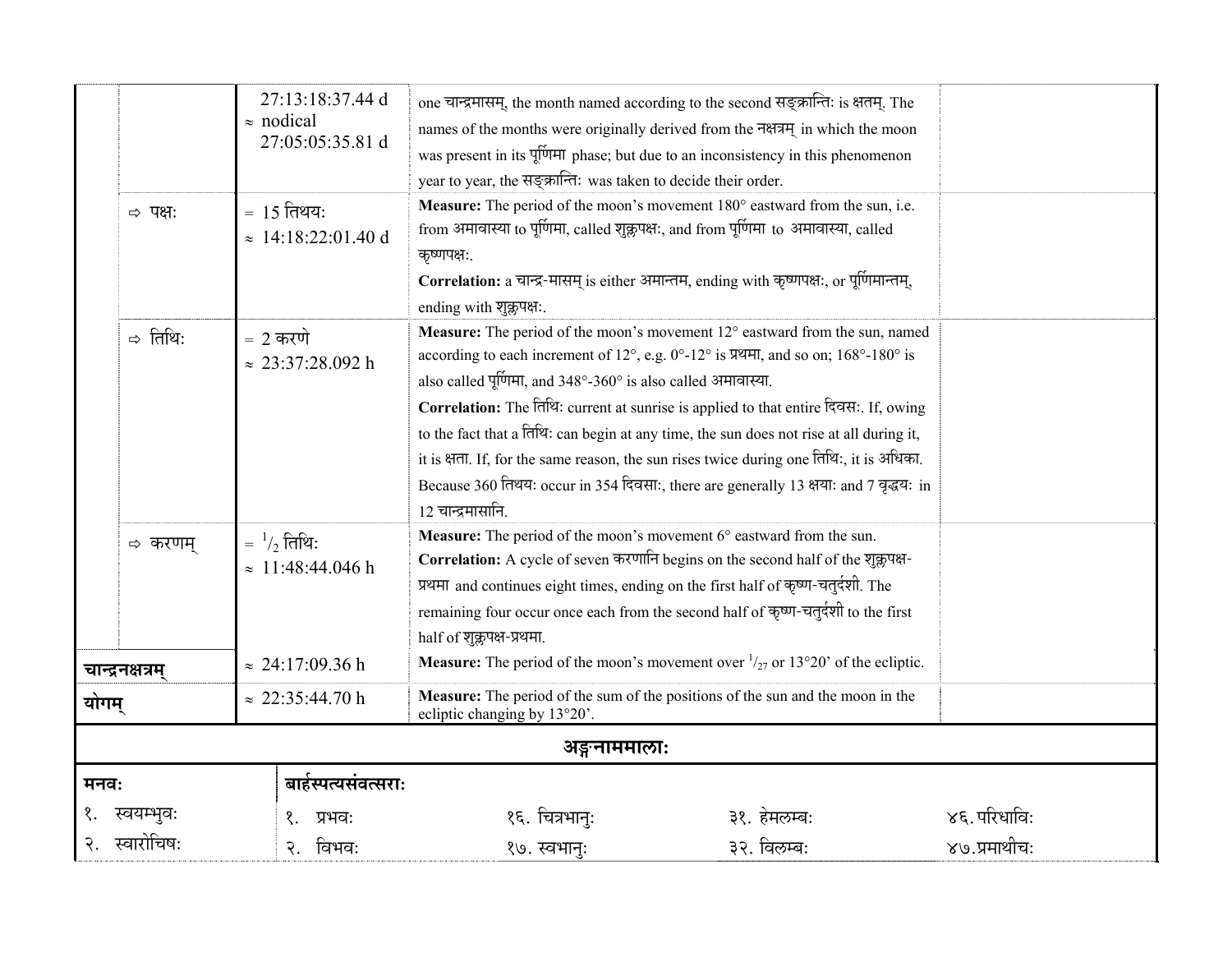| ३. औत्तमिः, उत्तमः   | ३. शुक्लः      | १८. दारुणः     | ३३. विकारिः                                                   | ४८. आनन्दः        |
|----------------------|----------------|----------------|---------------------------------------------------------------|-------------------|
| ४. तामसः             | ४. प्रमोदः     | १९. पार्थिवः   | ३४. शार्वरी                                                   | ४९. राक्षसः       |
| ५. रैवतः             | ५. प्राजापत्यः | २०. व्यय:      | ३५. प्लवः                                                     | ५०. अनल:          |
| ६. चाक्षुष:          | ६. आङ्गिरसः    | २१. सर्वजित्   | ३६. शुभकृत्                                                   | ५१. पिङ्गलः       |
| ७. वैवस्वतः          | ७. श्रीमुखः    | २२. सर्वधारिः  | ३७. शोभनः                                                     | ५२. कालयुक्तिः    |
| ८. सावर्णिः          | ८. भवः         | २३. विरोधी     | ३८. क्रोधी                                                    | ५३. सिद्धार्थी    |
| ९. दक्षसावर्णिः      | ९. युवः        | २४. विकृतः     | ३९. विश्ववासुः                                                | ५४.रौद्री         |
| १०. ब्रह्मसार्वाण:   | १०. धातुः      | २५. खरः        | ४०. पराभवः                                                    | ५५. दुर्मतिः      |
| ११. धर्मसावर्णिः     | ११. ईश्वरः     | २६. नन्दनः     | ४१. प्रुवङ्गः                                                 | ५६. दुन्दुभिः     |
| १२. रुद्रसावर्णिः    | १२. बहुधान्य:  | २७. विजयः      | ४२. कीलकः                                                     | ५७. रुधिरोद्गारिः |
| १३. रौच्यदैवसावर्णिः | १३. प्रमाथी    | २८. जयः        | ४३. सौम्यः                                                    | ५८. रक्ताक्षिः    |
| १४. इन्द्रसावर्णिः   | १४. विक्रमः    | २९. मन्मथः     | ४४.साधारणः                                                    | ५९. क्रोधनः       |
|                      | १५. वृषः       | ३०. दुर्मुखः   | ४५.विरोधकृत्                                                  | ६०. अक्षय:        |
|                      |                |                |                                                               |                   |
| ऋतवः                 | राशयः          | चान्द्रमासानि  | दिवसाः                                                        |                   |
| १. वसन्तः            | १. मेषः        | १. चैत्रः      | १. भानुः, आदित्यः, आदिः, रविः, अहस्करः, अर्कः, अरुणः,         |                   |
| २. ग्रीष्मः          | २. वृषभः       | २. वौशाखः      | भट्टाकरः, अहर्पतिः. भास्करः, ब्रधः                            |                   |
| ३. वर्षः             | ३. मिथुनम्     | ३. ज्येष्ठः    | २. इन्दुः, सोमः, अब्जः चन्द्रमस्, चन्द्रः, निष्पतिः, क्षपाकरः |                   |
| ४. शरद्              | ४. कर्कटकः     | ४. आषाढ:       | भौमः, मङ्गलः, अङ्गारकः, महीसुतः, रोहिताङ्गः<br>३.             |                   |
| ५. हेमन्तः           | ५. सिंहः       | ५. श्रावणः     | ४. सौम्यः, बुधः, बौधः, रौहिणेयः                               |                   |
| ६. शिशिरः            | ६. कन्या       | ६. भाद्रपदः    | ५. गुरुः, आङ्गिरसः, बृहस्पतिः, धिषणः, सुराचार्यः, वाचस्पतिः   |                   |
|                      | ७. तुला        | ७. आश्वयुजः    | ६. भृगुः, शुक्रः, भार्गवः, दैत्यगुरुः, काव्यः, उशनस्, कविः    |                   |
|                      | ८. वृष्टिकः    | $c.$ कार्तिक:  | ७. मन्दः, शनिः, सौरी                                          |                   |
|                      | ९. धनुस्       | ९. मार्गशीर्षः |                                                               |                   |
|                      | १०. मकरः       | १०. पौषः       |                                                               |                   |
|                      | ११. कूम्भः     | ११. माघः       |                                                               |                   |